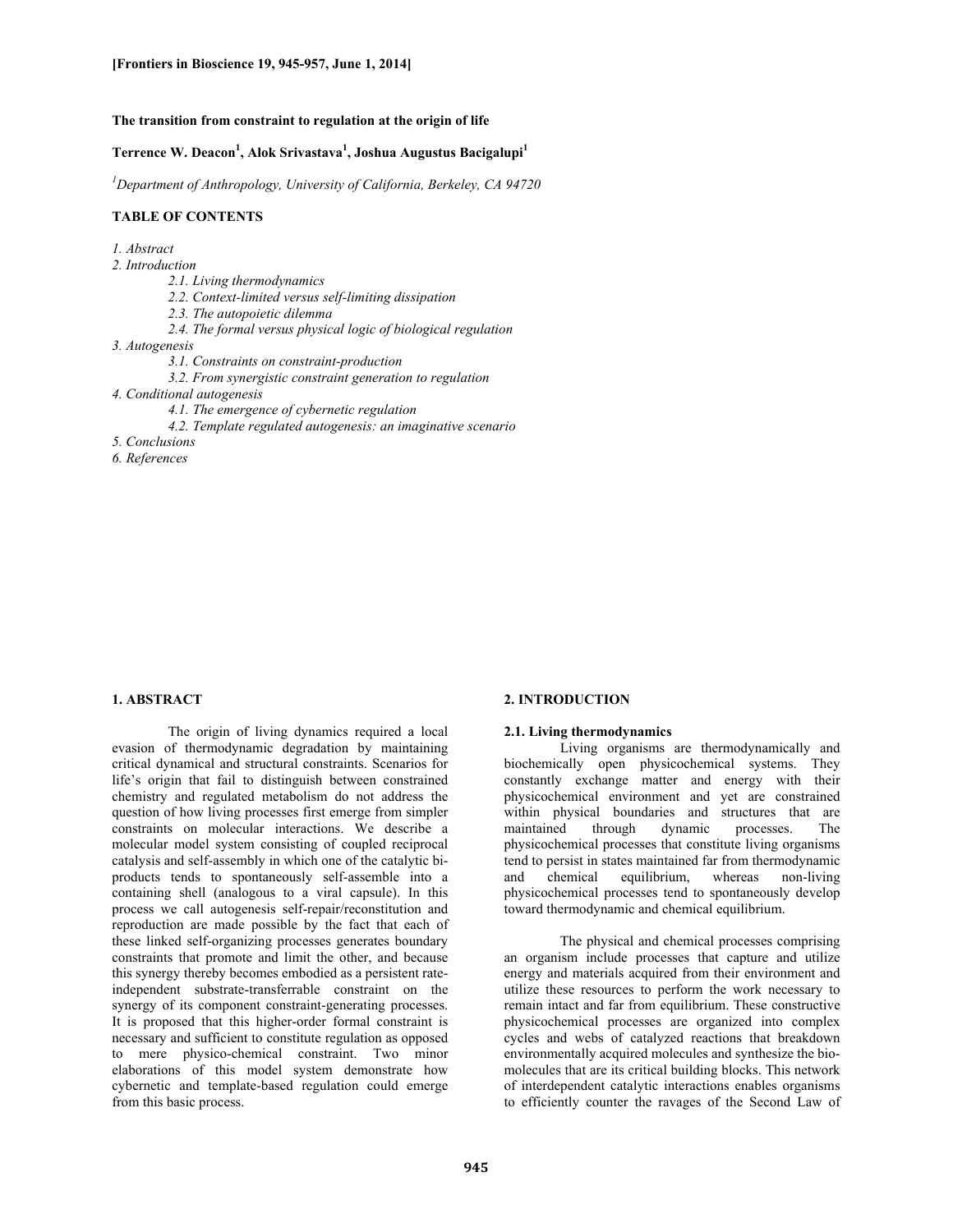Thermodynamics by maximizing the probabilities of supportive reactions. This circularity of catalytic interactions can more generally be described as reciprocal catalysis (also termed a collectively autocatalytic set). This theoretical form of molecular dynamics has been the subject of numerous proposals suggesting that it is a defining characteristic of the living process, and a potential precursor to life (1-6) because of its apparent replicative consequences.

Reciprocal catalysis can also occur in non-living systems where its accelerating reaction rates ever more rapidly exports entropy into the surrounding environment reaching maximum rates for the local boundary constraints. Such circularly causal processes are an exemplar of a more general class of processes found in both living and nonliving systems that tend to develop toward more highly regular patterns as they multiply only certain relational properties of the collection that get re-entered into the process with each cycle. These kinds of processes often get lumped together under the term self-organizing processes (though both "self" and "organizing" are potentially misleading terms) because they tend to spontaneously simplify local dynamics and/or amplify local asymmetries of materials and structures in the process of increasing the throughput of energy and the production of entropy. When self-organizing processes are synergistically incorporated into a living system, however, the system as a whole must maintain entropy production at a rate below what these processes would produce in isolation in order to prevent self-destruction (7). Unfortunately, the rates and types of molecular reactions that take place in reciprocally autocatalytic processes—even networks of interconnected autocatalytic processes, as in Eigen and Schuster's (2) hypercycles—are entirely determined by extrinsic factors, such as substrate availability and free energy.

In even the simplest living organisms (excluding viruses) these capabilities involve several types of regulation. Regulation of these processes is a prerequisite for generating structures, controlling metabolism, determining the expression of genetic information, adapting cellular and organ system functions to changes in their immediate environments, repairing and regenerating degraded and damaged structures, and orchestrating reproductive processes.

Non-living dynamical systems open to flows of material and/or energy can evolve increasingly constrained dynamical patterns over time, thus developing toward increasing orderliness. For example, the development of regular eddies in turbulent streams, the formation of hexagonal Rayleigh-Benárd convection cells in heated liquid, and the highly regular growth of a snow crystal all exemplify a process of compounding constraints that increases dynamical regularization and the throughput of materials and/or energy. Such a subsystem becomes increasingly constrained over time and eventually reaches a stable dissipation rate where material and/or energy input is matched by the rate of entropy production.

Regulation and constraint are related concepts in that regulation involves the differential imposition and/or

removal of constraints affecting some process so that it develops toward or away from some target state. But, constraints are function-neutral restrictions on dynamical and structural variations, whereas regulation is necessarily associated with the normative (i.e. functional/nonfunctional) organization of some process, whether determined extrinsically or intrinsically. The mere presence of constrained dynamics that contributes to development toward some more ordered state, as in self-organization, does not in itself constitute regulation. Regulation involves the modification of system constraints with respect to changing conditions that would otherwise cause that system to diverge from a specified target state. The classic cybernetic examples of regulation are thermostats and guidance systems organized to use feedback to counter and minimize deviation from a given value. Such systems are designed to constrain such deviations by generating work that is organized to counter each deviation. In other words, regulation is work performed in order to maintain spontaneous change within a constrained range. Regulation is in this sense defined with respect to an extrinsically determined target state, which in the case of designed mechanisms serves a designed function or purpose.

This may, for example, involve the generation of work to contravene a deviation as does the heating unit controlled by a thermostat, or it may involve imposing constraints on some process, as does a centrifugal governor on a steam engine. In these cases, the system is the product of a teleological (purposeful) context in which its design is determined by a human designer. It is also possible that an analogous mechanism could emerge by accident. For example, a geyser like the Old Faithful geyser, which erupts on a highly regular schedule, is also organized in a way that "regulates" its temperature and pressure within a constrained range via a feedback-like mechanism. This cybernetic-like behavior was of course an accident of geology. So calling this a form of "regulation" is largely analogical. But, biological regulation is different. Regulation of blood pressure or body temperature directly contributes to the production and persistence of the system (the organism) that makes this behavior possible. In contrast, neither the geyser's regularity nor the thermostat's maintenance of temperature contributes to the persistence of the particular structures that produce these results. This is a critical clue that there is a fundamental difference between engineered regulation and living regulation.

This disanalogy between living and non-living regulatory processes challenges us to explain the basis for this difference, and thus what makes the persistence of life's far-from-equilibrium thermodynamics possible.

The first question this poses is, "How could processes that arise due to their maximization of entropy production give rise to a form of organization that restrains this tendency?" The second question is, "What difference in dynamical organization is responsible for the shift from a dependence on externally imposed constraints to control by intrinsically generated constraints?" This involves an inside/outside (self/other) distinction that does not have any counterpart in self-organized processes.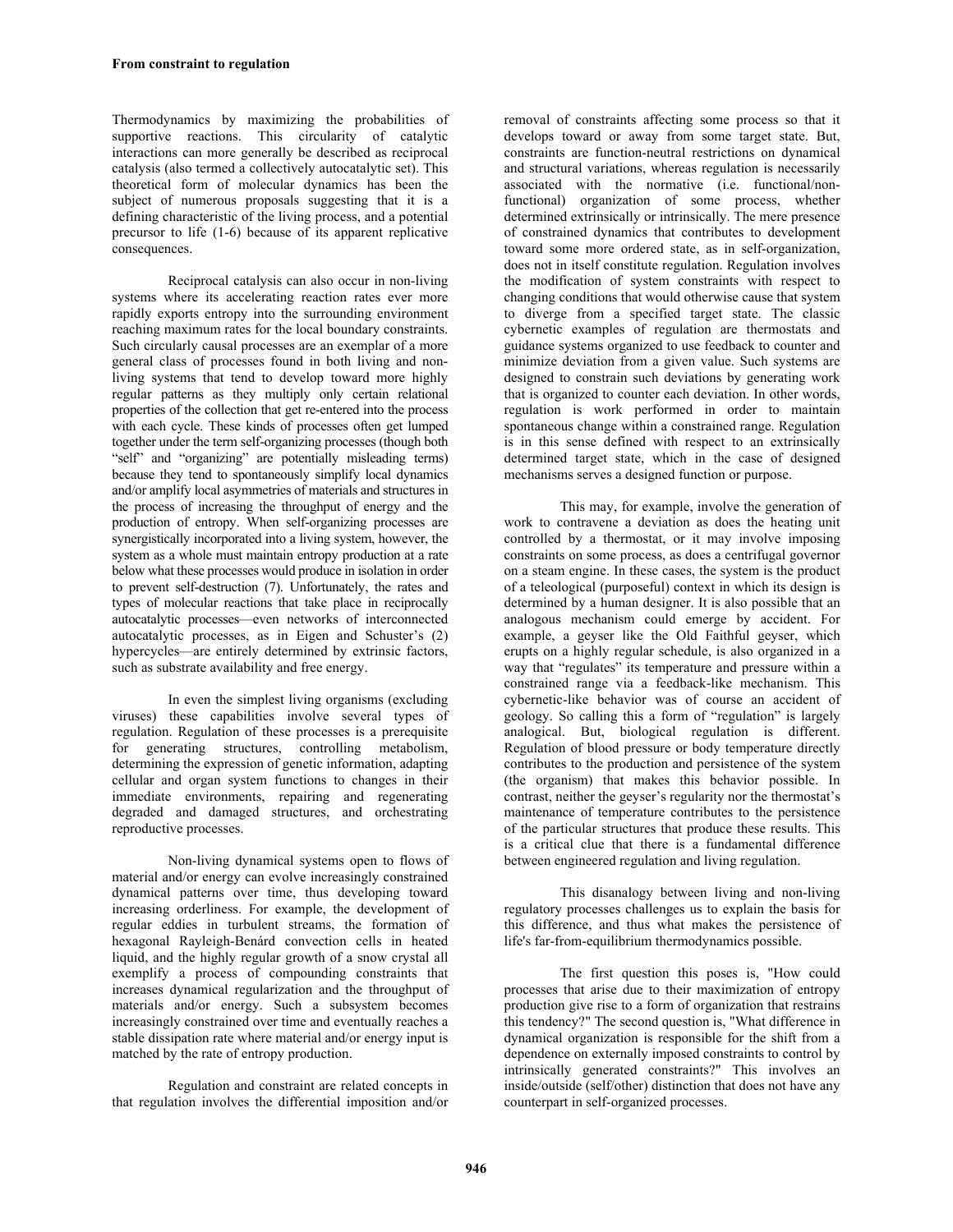This poses a fundamental paradox at the origin of life. This convergence of radically unprecedented thermodynamic features inverts the otherwise ubiquitous tendency characterizing the whole of the nonliving world. Yet, surprisingly, this radical change must have involved extremely simple molecular relationships in order to have arisen spontaneously. These requirements appear almost mutually exclusive, but together they vastly narrow the possible contexts that are relevant to explaining the origin of living thermodynamic processes.

# **2.2. Context-limited versus self-limiting dissipation**

The classical Second Law of Thermodynamics states that physical systems involving large ensembles of interacting components and isolated from the input or output of energy and matter will spontaneously change toward a condition of maximum entropy. This classical formulation was developed and refined during the latter part of the 19th Century to apply to material-energetic interactions for processes close to equilibrium. But, in the natural world, most physical interactions occur in nonisolated physical systems that are in the process of exchanging both matter and energy with their surrounding environment. This includes cases where extrinsic influences drive the system away from equilibrium as fast or faster than it tends to develop toward equilibrium. Systems that are constantly disturbed by an inflow of material and/or energy can persist far from equilibrium for long periods.

Recognition of this limited application suggested to physical chemists and mathematicians during the first half of the 20th Century that it would be helpful to develop a general rephrasing of the Second Law that applied to both isolated and non-isolated systems, including those maintained far from equilibrium. Probably the most widely cited formulation of this general case was provided by Ilya Prigogine in the late 1940s (8-9). Instead of focusing on the tendency toward global entropy maximization, Prigogine considered the changing entropy relationship between a subsystem and its environment(s). The classical form of the Second Law describes macroscopic dynamical system properties near equilibrium. In order to incorporate farfrom-equilibrium processes, it is instead useful to describe the rate and distribution of entropy change between a system and its environment. The critical factors in such cases are the extrinsic perturbation of the subsystem away from equilibrium, the subsystem's tendency to develop toward equilibrium, and the different means by which the subsystem can offload the effects of this perturbation into the environment. These might be described as the system's import and export relationships. Following Prigogine, such local subsystems are described as "dissipative structures" because they can only decrease their internal disequilibrium by offloading this disturbance into their environment.

Of particular interest for this discussion are systems that are being continuously perturbed away from equilibrium. In these cases the disequilibrating effects propagate through the subsystem at a rate that must eventually at least match the rate that they are introduced. Self-organization arises in response to this throughput by

decreasing subsystem entropy in a way that increases the rate of global entropy production.

This has often been described as the Maximum Entropy Production (MEP) principle. It is debatable whether MEP is an *extremum* principle in the same sense, as is the Second Law  $(10-12)$ , but it is generally accepted that a self-organized dissipative system produces entropy at a higher rate than when unorganized. For these conditions, proponents of the MEP principle have variously rephrased the Second Law in terms of the rate of dissipation. Thus, Swenson (13) argues: "[A] system will select the path, or assembly of paths, out of otherwise available paths, that minimize the potential or maximize the entropy at the fastest rate given the constraints." (p. 5) Alternatively, Schneider and Kay (14) focus instead on the perturbation and argue that as a thermodynamic system is "… moved away from equilibrium [it] will utilize all avenues available to counter the applied gradients. As the applied gradients increase, so does the system's ability to oppose further movement from equilibrium." (p. 25) To the extent that living processes are dissipative processes that can be adequately described as constellations of self-organized processes, some version of a rephrased Second Law should apply. Following this line of reasoning, a number of researchers (13-16) have argued that organisms, ecosystems, and the process of evolution all should exemplify the MEP principle.

In these terms, self-organizing processes can be described as doing work to oppose the displacement of the subsystem away from equilibrium. This internal organizing work decreases subsystem entropy but necessarily increases the rate that global entropy is produced. In this respect, self-organized regularities are structured in a way that would otherwise hasten their own destruction should the perturbing effects cease. For this reason, MEP-bases selforganization has no capacity for persistence beyond the extrinsically imposed gradients that it develops in response to. In this respect, self-organizing processes are intrinsically self-destroying processes. This calls into question whether self-organization theory is adequate (and thus sufficiently general) to provide a thermodynamic account of living processes.

We believe that, contrary to this view, and irrespective of the validity of the MEP principle, the concept of self-organization is not sufficient to fully account for organism thermodynamics. The concept of selforganization specifically does not appear to explain an organism's capacity to maintain and reproduce its highly structured far-from-equilibrium organization in the face of intrinsic degradation, extrinsically imposed disruption, or loss of supportive resources.

Making thermodynamic sense of this conservative feature of living organisms requires one more step of generalization beyond self-organization and any version of the MEP principle. MEP-based self-organization theory is inadequate for explaining how a living dissipative system can produce constraints able to modify the dissipation process in conditions where external support is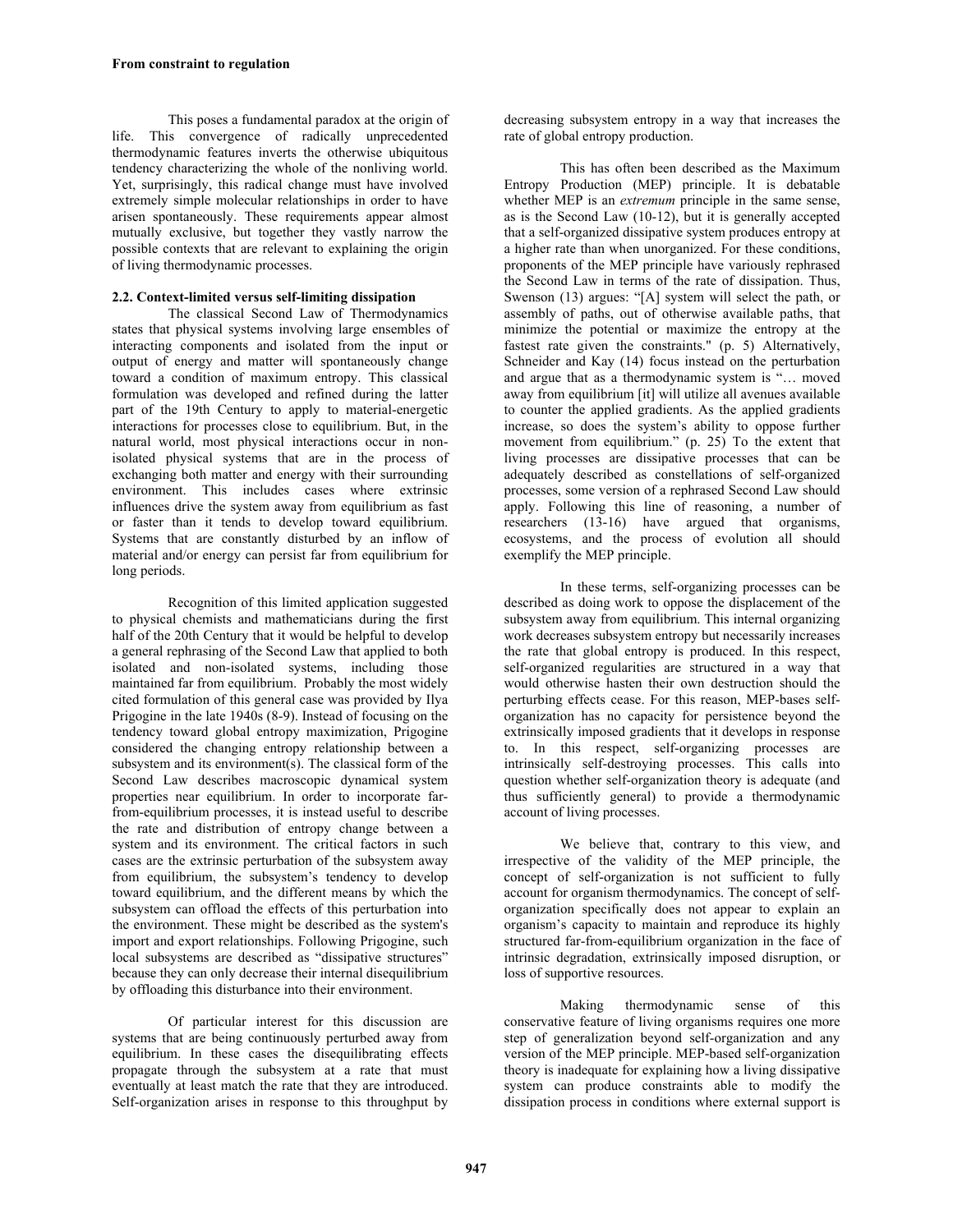modified or temporarily interrupted, so as to resist degradation of its self-organized features.

A hint is provided by dissipative systems that are in some way self-limiting. This self-limiting characteristic can be exhibited by self-organizing processes that grow in scale (e.g. in snow crystal formation) or have fixed upper limits to their composition (such as the self-assembly of viral capsules into polyhedrons with a fixed number of capsid facets). Thus, certain variant forms of selforganizing processes can clearly violate a simple version of the MEP principle and even attain a degree of thermodynamic stability. However, this stability is defined by reaching a basin of thermodynamic equilibrium, and is susceptible to degradation if equilibrium conditions are extrinsically disrupted. Living processes must instead intrinsically limit their dissipative processes on order to preserve their organization across changing conditions.

### **2.3. The autopoietic dilemma**

This poses an apparent paradox: Organisms must rely on self-organizing dissipative processes to generate their highly constrained internal chemical and dynamical regularities but these interlinked dissipative processes must in some way be regulated in ways that counter the very conditions that tend to generate them or else organism integrity will fail. This suggests that self-organization due to dissipation may be necessary but not sufficient to account for the constitution of a living organism.

This situation seems paradoxical because selforganization in the form of the reciprocal co-production of each of the component molecules, structures, and processes of an organism has long been recognized as one of the most ubiquitous and distinctive characteristics of life. Indeed, the first modern statement of this principle can probably be attributed to Immanuel Kant's effort to define the apparently intrinsic teleology of living beings. In his 1790 Critique of Teleological Judgment (17) he distinguishes organisms from mere machines in terms of their reciprocal productive power as follows: "An organized being is then not a mere machine, for that has merely motive power, but it possesses in itself formative power of a self-propagating kind which it communicates to its materials though they have it not of themselves." (p. 558) and "... every part ... is there for the sake of the other (reciprocally as end, and at the same time, means)." (p. 557) In a striking parallel, the evolutionary biologist J. B. S. Haldane (18) gave the following definition of life in 1929: "A simple organism must consist of parts A, B, C, D, and so on, each of which can multiply only in the presence of all, or almost all, of the others." (p. 245)

This circular component production logic has been the focus of many modern efforts to characterize what makes an organism distinctive from other forms of physicochemical processes. Probably the most commonly cited modern characterization of this co-productive characteristic of organism dynamics is Maturana and Varela's (19) concept of *autopoiesis*, or "self-production." The term distinguishes the dynamics of living organisms from dynamical systems whose organization is externally

imposed and thus *allopoietic*. They define an autopoietic system as one that "constitutes itself ... as a concrete unity ... by specifying the topological domain of its realization ..." So an "autopoietic machine" is one that collectively produces its material components as well as the network of relations between them that constitutes their unity in a discrete physical location. These latter properties are not attributed to any separate and distinctive mechanism over and above the closed co-production of components and yet are essential defining attributes. Indeed, this organization is described as the "fundamental variable which it maintains constant" (19, p. 79).

These characterizations highlight but do not provide an explanation of how this organizational unity is generated and maintained. In simple terms, the autopoietic account merely assumes the presence of some means of maintaining this co-productive unity of interdependent components. This unspecified factor is presumed to regulate these co-productive relationships with respect to one another so that their synergistic interdependence is preserved. The requirement for an additional controlling influence is well exemplified by reciprocally catalytic chemical processes. Though each molecular species comprising a collectively autocatalytic set is a product of the interactions among other members of the set, their collective reciprocity is only an extrinsically observed descriptive property. In a solution containing such a set of catalysts, exhaustion of substrates and molecular diffusion will spontaneously decrease the rate of autocatalyisis as the system approaches equilibrium and inverse reactions will come to balance catalyst production. There is no intrinsic unity to this probability of collective co-production, and nothing that insures this collective property across changing conditions. But, maintaining unity of the network of co-production is critical for organisms. So although component co-production is an important attribute of living organization, it is the maintenance of this network of dynamical interdependencies that is what most demands an explanation.

The most common solution offered to counter this absence of a unifying influence is to imagine enclosing a set of reciprocally catalytic molecules within a container analogous to a living cell (19-21). But, confinement isn't unity, only proximity. Physical confinement doesn't guarantee persistent unity or self-similarity of organization across time and with respect to damage or thermodynamic degradation. Catalytic co-production will also cease in a container that prevents penetration. So, persistence of this dynamical organization requires that new substrates are able to enter to be catalyzed and waste products are able to leave. In addition, unless these two diffusion processes are regulated so that only appropriate molecules can enter and exit at controlled rates, consistent with the rate of catalytic production, the organization will progressively degrade. Even just the generation of new components will be problematic. Unregulated growth can only be sustained if the container itself enlarges at an appropriate rate. Container components must therefore be produced at a rate that is regulated to roughly compensate for surface to volume differences (i.e. surface growth should roughly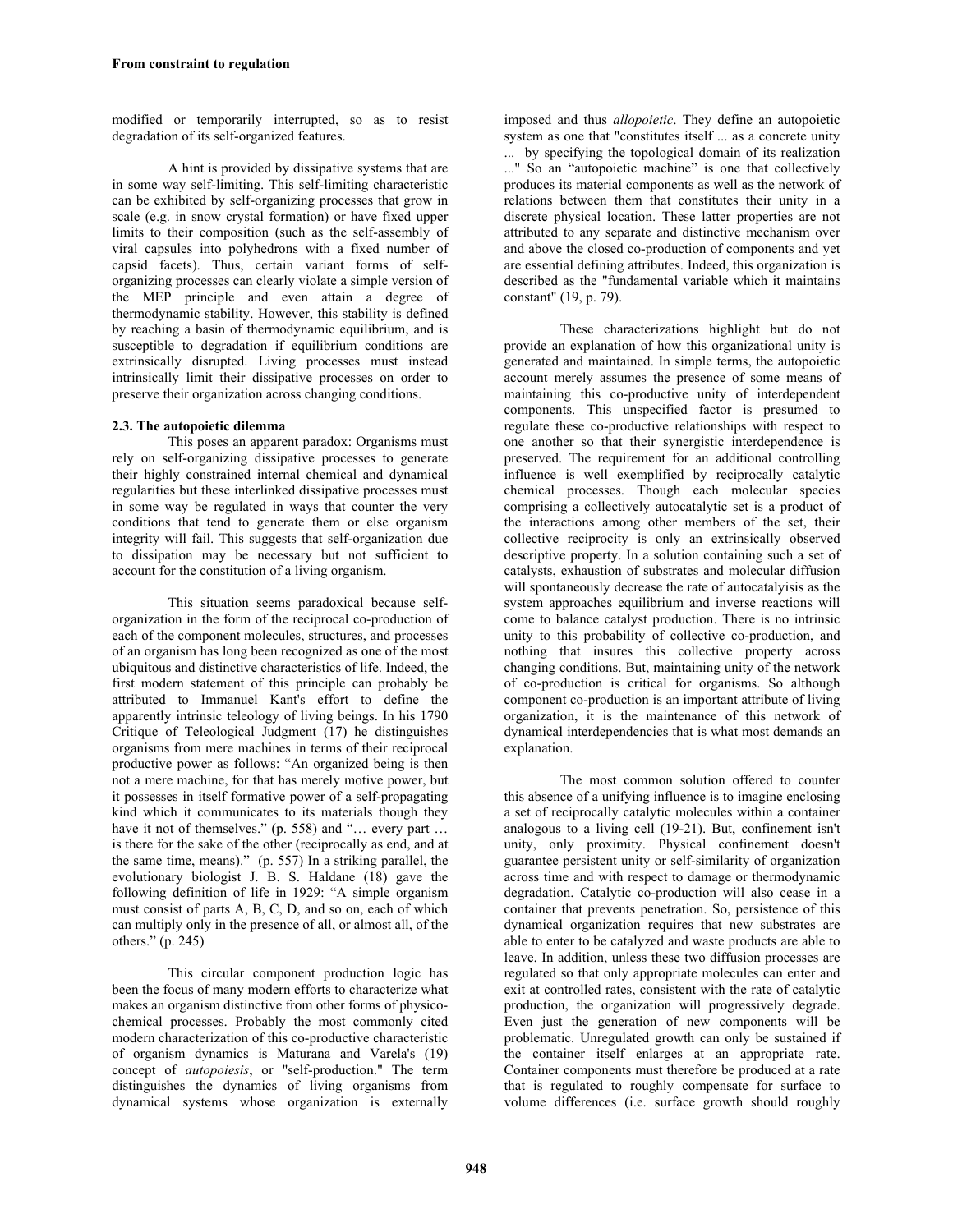approximate the 2/3 power of internal component production). In addition, even if differential component production rates are controlled, constant growth can only persists if non-destructive fission and re-annealing of the contained system is probable. Thus autopoiesis, at least as understood in these terms, must assume the existence of a number of the very regulatory relationships it is supposed to explain.

A final critical shortcoming of this general approach to organism dynamics is its failure to consider any of the thermodynamic requirements and constraints involved. Organism thermodynamics necessarily diverges from both near-equilibrium thermodynamics and far-fromequilibrium self-organized thermodynamics. Critical to achieving these thermodynamic ends is a means for maintaining organizational integrity of the interdependent component processes. The thermodynamic agnosticism of autopoietic theories renders them insufficient to explain these critical distinctions between living and non-living thermodynamic systems.

### **2.4. The formal versus physical logic of biological regulation**

It would thus appear that the organizational unity of even the simplest precursor to an organism requires something in addition to reciprocal generation of components in order to maintain its dynamical selfsimilarity across material change. This "something in addition" is the fundamental regulatory principle that requires explanation. It must provide a regulatory influence over all component interactions with respect to each other and their immediate environment. It must also stabilize and persistently reconstitute their co-dependent organization. And, it must in some way be independent from the dynamics it regulates; otherwise, it will be susceptible to modification and corruption along with this dynamics. Consequently, it must operate something like a representation or a model of this global synergistic organization, and be able to impose the constraints implicit in this model upon the dynamical relations among system components. This is a tall order.

Robert Rosen (22) and Francisco Varela (23) have each argued that living organization is constituted by a formal principle over and above its physico-chemical composition. They further argue that this formal property involves a logical circularity that resembles a logical type violation (24), i.e. analogous to the way that the referential circularity of whole represented by a part characterizes the liar's paradox: e.g. "This statement is false." In other words, there must be something contained within each organism that in some way represents the whole of which it is a part. This formal non-reducible feature of life's logic is described as an "impredicate" relationship by Rosen (22) because it defies analytic reduction. And Varela (23) explicitly invokes the logic of self-referential distinctions (as developed by George Spencer Brown 25) to describe this property. They each use this to argue that life has an irreducible quality.

In his discussion of self-reproducing machines, John Von Neumann (26) may have been the first to recognize the requirement for maintaining "instructions" independent of the construction processes. An analogous separation of the genetic "information" and metabolic processes has become implicit in the now standard dogma of the genotype/phenotype distinction. It is taken for granted by the interpretation of genetics on the analogy of a "code" and of DNA functioning as a source of "algorithmic" control over cellular-molecular processes. But defining the concept of organism in these terms implicitly presumes a sort of biological dualism. It suggests that the respective formal and material aspects of life are somehow intrinsic properties of the different classes of molecules that assume these functions in living cells. It should not be surprising, then, that models of the simplest precursors to living cells (e.g. protocells) simply assume that the regulation of metabolic and reproductive processes will automatically arise by combining nucleic acids and the molecules involved in their replication within lipid vesicles.

The idea that the core organizing feature of life is a formal rather than a physical property has been systematically explored by Howard Pattee (27-29). Pattee describes this distinction separating the physico-chemical dynamics of the organism from what he calls "semiotic controls" as an "epistemic cut." He has emphasized that quite special physical conditions are required for these abstract relations to be realized. Specifically, they critically depend upon the presence and maintenance of formal controls that are physically instantiated as "nonintegrable constraints, energy degenerate states, and temporal incoherence" (29). These properties segregate organizational control from dynamics and thereby prevent critical organizing constraints on organism dynamics from being corrupted by the very physico-chemical processes they control.

Putting these critiques and requirements together we can now clearly identify the apparent paradox that life poses to physics. Although self-organized dissipative processes can emerge in far-from-equilibrium conditions as subsystems develop toward more efficient reduction of energetic and/or material gradients, their organization is structured to oppose the effects of these gradients. Were organisms just complex self-organizing systems they would therefore be inherently self-eliminating. Living processes are, in contrast, intrinsically self-sustaining. This requires the presence and persistence of some intrinsic source of constraint that limits these dissipative processes irrespective of their physical and chemical details.

## **3. AUTOGENESIS**

## **3.1. Constraints on constraint-production**

Although under persistent far from equilibrium conditions local self-organizing constraints can be internally-generated, they are entirely dependent on extrinsic perturbation. These constraints can be dynamical or structural. An eddy in a stream is dynamically generated and maintained. Its form persists only so long as the flow of water remains constant and the obstruction that perturbs this flow away from linear remain constant. Snow crystals exemplify a link between both dynamical and structural constraints. Snow crystals grow into highly regular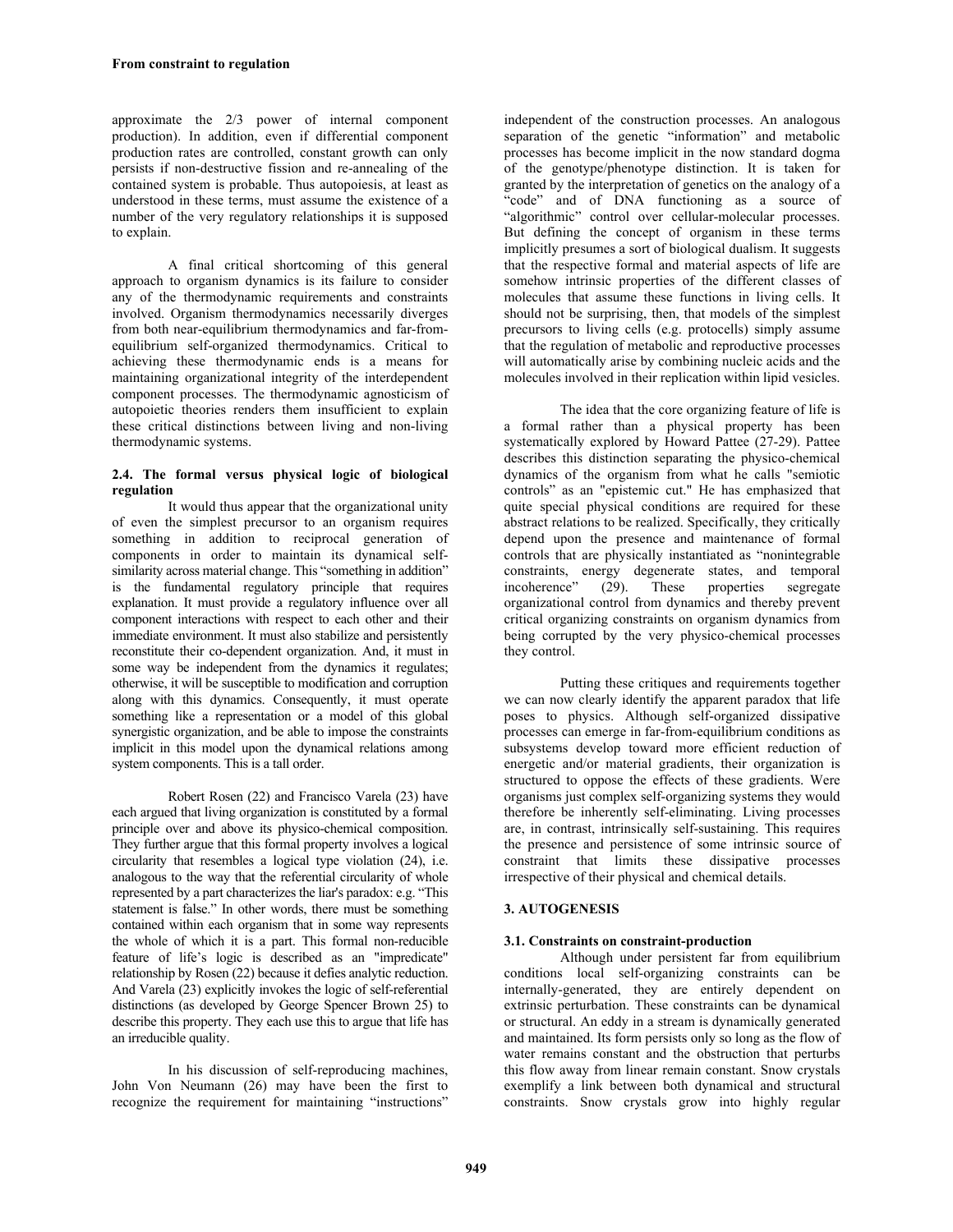

**Figure 1.** Two possible forms of autogenic molecular complexes: A is a polyhedral form with a self-assembling capsule analogous to a polyhedral virus, whereas B is a tubular form with a self-assembling capsule analogous to that exhibited by microtubules. Modified with permission from (30).

complex hexagonally symmetric patterns as a result of many converging constraints. First there is the constraint of ice lattice formation which tends toward only a very few regular patterns that correlate with differences in temperature, humidity, and pressure. Second, there is the complex thermodynamics of the phase change from vapor to solid and the heat energy this liberates into the growing crystal lattice. This heat is dissipated to the surrounding air through the structured lattice and plays a role in equalizing growth and melting patterns throughout the crystal. Third, there is the structure that has been laid down at earlier stages of growth the limits the positions at which new growth is most probable. Thus, the dissipative dynamics of crystal growth leaves a structural trace of its developmental history, which constrains each subsequent stage of growth. This allows structural constraints to compound upon one another, and is partially responsible for the complex symmetries that result, even though accretion of new water molecules is also an effect of random Brownian motion. In this respect a snow crystal is a sort of palimpsest of the brief history of the differing atmospheric conditions through which it fell. In many respects, then, its structure is a form of memory.

As argued above, some form of constraint memory is required to maintain and regulate the interdependent network dynamical processes that constitute a living organism. To explore how constraint generation processes might be organized to preserve these constrains so that (unlike a snow crystal) they can be persistently reused Deacon (7, 30, 31) has proposed a model system called an autogen (also called an autocell in 30 and 31). An autogen consists of two synergistically linked selforganizing processes (illustrated in Figure 1): a collectively autocatalytic set of molecules that generate byproduct molecules which tend to self-assemble into a container, similar to a viral capsule. Though only conceptual, this type

of molecular complex is probably empirically realizable, because both molecular processes have been widely observed in nature and are well understood. As we will demonstrate below, such a system should be able to repair itself if damaged and potentially reproduce. Because of the linkage between the two component processes, wherever reciprocal catalysis is most rapid there will also be a growing concentration of self-assembling molecules. This will result in a high probability of forming a selfassembling container that encloses the very catalysts that generate its components.

Two possible variants of this autogenic relationship are illustrated in Figure 1: a polyhedral and a tubular form of autogenic process. Just as the products of each catalytic process (products C and F in Figure 1) serve as reciprocal catalyst, each for the other, one of the products (F in Figure 1) is a component of a selfassembling shell structure—analogous to a capsid molecule in a viral shell. It is via this process that one selforganizing process, the shell structure, limits the other process, autocatalysis, from completely dissipating the colocality of catalytic materials and the structure necessary to maintain that locality, which is itself a product of the catalysis.

This simple configuration results in the tendency to generate, preserve, and reconstitute three forms of constraint. The first two are (1) the local gradient of catalyst and capsid concentration produced by reciprocal catalysis and (2) the generation of a boundary to diffusion that results from self-assembly of a container. The first two forms of physical and chemical constraint mutually promote and limit one another. The critical boundary constraint on reciprocal catalysis is proximity of the catalysts of the set to each other (i.e. relatively high local concentration of these molecules). Typically, products of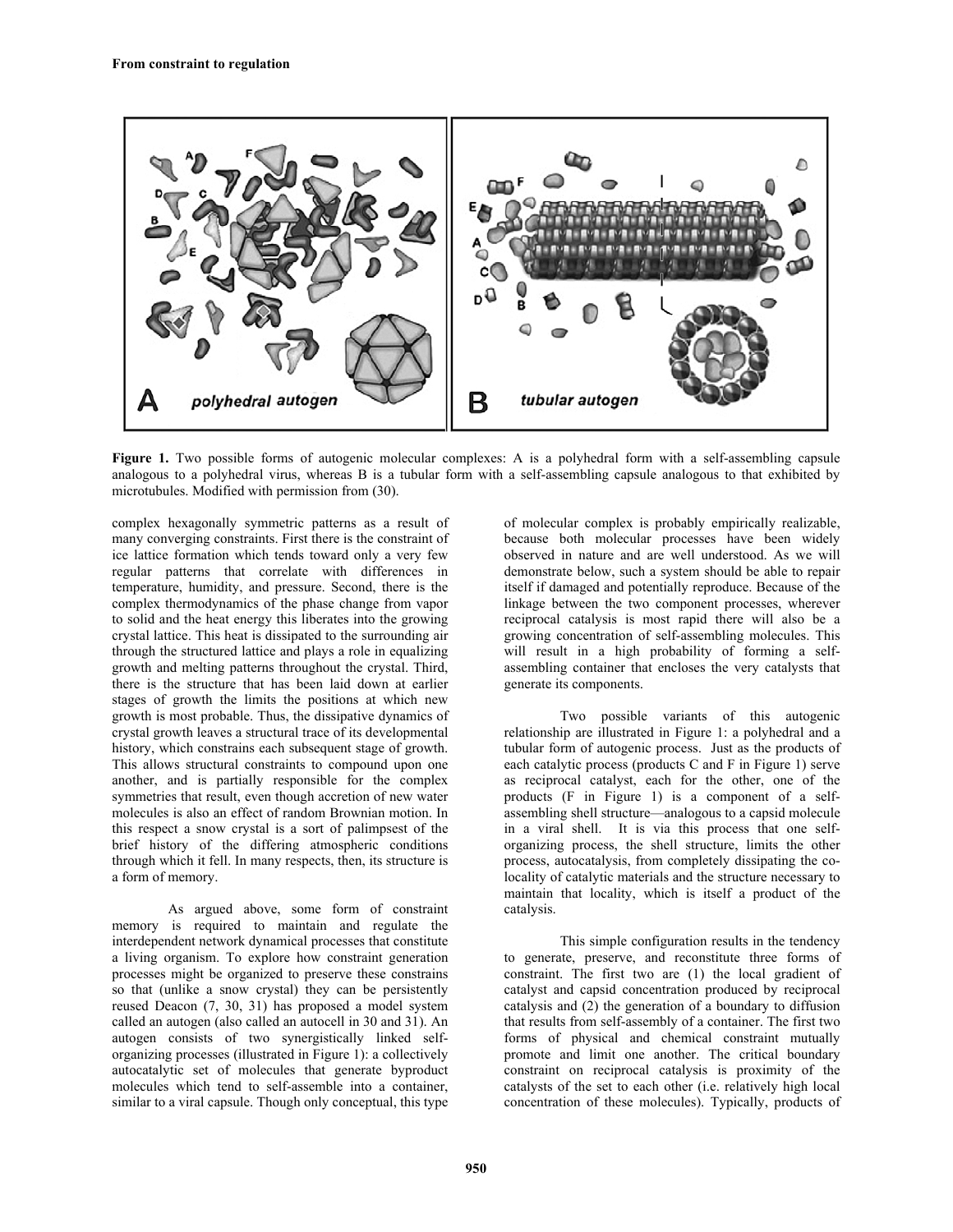such a reaction will diffuse away as soon as they are generated. However, enclosure in an autogenic shell will maintain catalysts in local proximity to one another, so that even when catalysis eventually ceases within it interior, the full set of catalysts will be maintained in "formal" disequilibrium with respect to their external surroundings. Conversely, the critical boundary constraint on capsule self-assembly is a high local concentration of capsid molecules. The process of self-assembly increasingly depletes the local region of these molecules as they are incorporated into the growing shell. Self-assembly will be facilitated by catalytic processes that locally replenish the supply of these molecules. Local reciprocal catalytic production of these molecules provides this boundary constraint.

As a result of this reciprocity of constraint production, there is a high probability that the same boundary constraints for each process will be maintained even when the complex closes and chemical dynamics ceases. This potential reciprocity of constraints will be remembered, so to speak, even in an inert state. Moreover, if the structural integrity of this inert molecular complex is in some way disrupted (e.g. by thermal agitation) in the presence of new catalytic substrate molecules the release of these catalysts will immediately re-initiate both processes. What were previously only potential boundary constraints while inert will again become dynamically expressed. In this way the integrity of a disrupted autogen can be reconstituted a form of self-repair. In addition, it is also possible that a significantly disrupted complex will re-reform into two or more new replicas of the original—a form of self-reproduction.

The implicit reciprocity constraint between these two physico-chemical processes is a higher order form of constraint. This reciprocity constitutes is neither a physical nor a chemical constraint. It consists in the inter-dependent synergy between "types" of physico-chemical constraintgenerating processes. The tendency for an autogenic complex to reconstitute its unity if disrupted is thus a consequence of a formal relationship. Because it is not a physico-chemical constraint it is persistently present through all phases of the autogenic process: inert or dynamical, potential or expressed. This higher-order constraint is effectively a self-reconstituting boundary condition for promoting its own persistence. It is this feature that creates the foundation upon which abiogenesis, and eventually information, can find a foothold.

By reconstituting itself if disrupted this dynamical process also effectively completes a work cycle. Stuart Kauffman (32) points out that completion of a work cycle is a necessary property of what he characterizes as autonomous agency: the "capacity to act on its own behalf." Completion of self-reconstitution, resets the system so that it is capable of initiating the same dynamical process again and again. In this way autogen closure doesn't just reconstitute a physical structure, it reconstitutes the capacity for self-reconstitution.

### **3.2. From synergistic constraint generation to regulation**

In general terms we can define regulation as a behavior generated in order to constrain some dynamical

system variable to a range that supports persistence or prevents degradation of that system and/or its functions. Typical examples of regulation (as discussed above) are negative feedback mechanisms like thermostats and autopilots. These negative feedback systems are designed to behave in a way that converges toward a predetermined target state irrespective of how they are perturbed away from this state. But this cybernetic behavior does not constitute regulation in itself. In a man-made regulator, this target state or range of variation is imposed by design processes that are independent of and outside of the operation of that system.

In contrast, if analogous cybernetic behavior happens to occur by chance in inorganic nature, like the maintenance of pressure and temperature in the Old Faithful geyser, we could only describe it as "regulation" in a metaphorical sense because achieving this cybernetic pattern of behavior has nothing to do with producing or maintaining its specific organization, and therefore has no intrinsic function.

In recent decades, many such feedback processes have been identified in living organisms. They are often analogized to man-made cybernetic systems. Though biologists recognize that these systems were not designed, in the sense that engineered systems are, it is commonly said that chance variation and selective preservation by natural selection has played an analogous role to purposeful design in the evolution of organism regulatory mechanisms. The problem with this seemingly reasonable analogy is that it merely passes the buck, so to speak. Organism adaptation and reproduction are quintessential regulatory processes themselves. How did this regulation ultimately arise if not from prior regulation? And if inorganic processes can only be described as regulatory if serving an extrinsically imposed function, how could regulatory processes ever have spontaneously emerged from inorganic processes alone?

This is where the logic of autogenesis can contribute some critical insights. Neither a geyser nor a thermostat generate dynamics that maintain, repair, or reproduce the physical systems that produce these dynamics. The constraints that constitute a geyser's oscillatory expulsions will degrade if either the heat needed to fuel them dissipates or the constrained volume of the geyser is eroded by the repeated passage of water. Similarly, the thermostat, if left alone by human attention, will eventually fall prey to increasing entropy as components wear out. Dynamics inherent within these cybernetic systems is imposed and maintained only by extrinsic means. In the case of the geyser, such extrinsic impositions are naturally occurring terrestrial processes; whereas, for the thermostat, both its improbable structure and it ultimate function are determined by human designers and users.

The intent of this paper is to consider the possibility of the spontaneous emergence of regulation from particular inter-dependencies among intrinsic physico-chemical constraints. The autogenic logic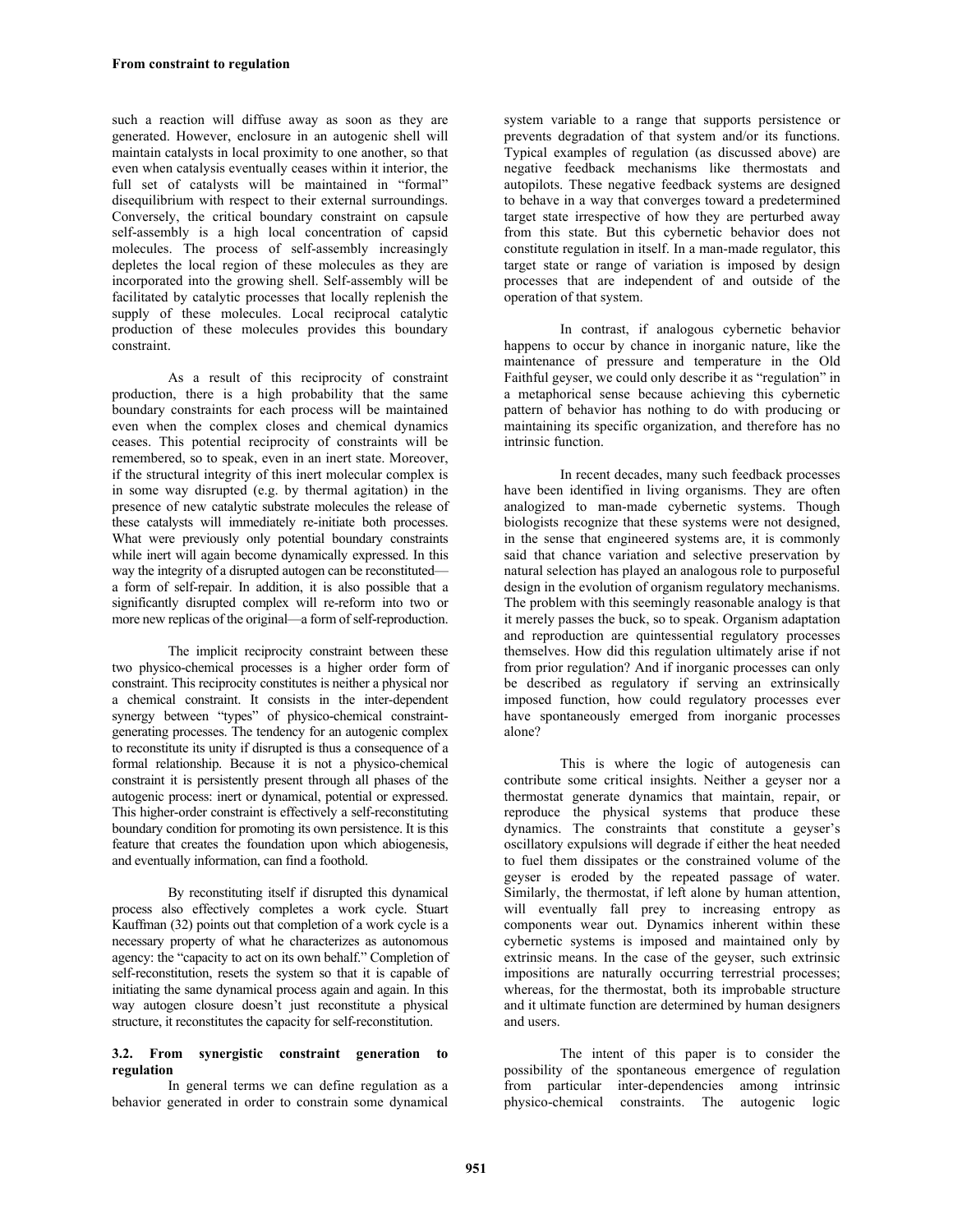described above provides an exemplary system in which the co-constraints of inter-dependent self-organizing processes are sufficient to maintain, repair, and reproduce their own critical collective boundary constraints. An autogen thus regulates the conditions that contribute to its own integrity by generating processes that counter forces tending to disrupt this integrity. This is a minimal form of regulation that preserves "self" in a literal physical sense. This formal reciprocity constraint organizes the component physico-chemical constraint-generating processes that are its origin. And yet, as a formal constraint, it is not any specific physico-chemical property.

This satisfies a requirement that Howard Pattee (discussed above) has repeatedly argued must be a fundamental feature of life: the regulation of organism dynamics by rate-independent non-integrable constraints. The higher-order synergy constraint is rate independent because it persists whether or not the system is inert or in the process of dynamically reconstituting itself. So its regulatory influence persists independent of the autogen's dynamical state or the shuffling of its specific individual molecular constituents. Moreover, it is even capable of being reproduced with entirely new constituents. It is a form of self-regulation that is literally constituted by the relationships between the *forms* of the constituent dynamical processes irrespective of their molecular constitution. In this respect, there is no physical discontinuity required to produce this "epistemic cut" between physico-chemical dynamics and the formal source of regulation. The synergy constraint is an intrinsic emergent property of the whole and yet not tied to any specific substrate. The "epistemic cut" is produced by this indifference to specific physical embodiment (i.e. its multiple realizability), which enables this formal constraint to "remember" and "represent" the form of the autogen despite changing dynamical and material conditions.

One obvious clue that this form of organization crosses the boundary from constraint to regulation and out of the domain of merely physico-chemical processes is that regulation can succeed or fail. Physico-chemical constraints are present or absent. Certain processes will either occur or not as a result. Constraints per se, can neither fail nor succeed. They merely exist, because, for continuously dynamic inorganic processes there is no arbitrary "set point" or preferred state other than equilibrium. The autogen, however, illustrates just such a "set point" which simultaneously embodies the capacity to persist despite perturbation. This set point is effectively its completed inert form. An autogen can persist in this inert state indefinitely, unless sufficiently perturbed, at which time its preserved reconstitutive potential will tend to return it to that initial state, thereby preserving this potential. This set point is "remembered" even when environmental conditions are not conducive to its dynamical reconstitution. So an autogen is like a cybernetic regulator in this one respect: there is a target state that defines the target state toward which it tends to develop. Like a cybernetic regulator, an autogen's set point is maintained irrespective of the system's dynamical state. But unlike a designed cybernetic system, if an autogen is dissociated in a context lacking sufficient substrates or energy to drive its catalytic processes, this self-regulatory capacity will fail to be regenerated. Or if there has been an accidental molecular substitution in one of the component processes, the self-regulatory capacity may be degraded. Thus, an autogenic process is regulatory in a more complex self-directed way than is a designed cybernetic regulator. Its regulatory function is intrinsic to its very constitution.

We argue that this hierarchically organized constraint relationship provides a plausibility proof for the emergence of *telos* (a form of Aristotelian "final causality") from mere physico-dynamic processes (Aristotelian "efficient causality"). Regulation has no meaning without the existence of *telos*, and *telos* has no meaning without the existence of a "self" for which one end (preservation) is "preferred" over another (destruction). It is the self that persists or not depending on the outcome that is the beneficiary or casualty. In contrast, in the non-living world outcomes are irrelevant to any given dissipative physicodynamical process. All mere physico-dynamical constraints will spontaneously change until the reach maximum entropy and equilibrium. This fate, however, is not inevitable for living organisms whose lineages may potentially propagate their regulation of constraints and far from equilibrium condition indefinitely.

Although, the origins of life might conceivably have involved a very different chemical constitution, we hypothesize that it necessarily must have involved something analogous to autogenic logic. If so, then the origin of life is coincident with the origin of selfreconstituting formal constraint. It is both a plausibility argument for the emergence of self-regulated end-directed dynamics and for abiogenesis.

Of course, as with life in general, there will inevitably be changes in the environment that tend to undermine the preservation of any lineage with these characteristics. The capacity to reproduce and therefore provide a sort of lineage memory of this higher-order regulatory logic is the necessary basis for evolvability and the ground with respect to which new adaptations can be acquired. A core dynamic that self-regulates the processes that work against degradation becomes a sort of magnet for any additional variants that contribute to this selfmaintaining capacity. This minimal form of evolvability can emerges despite the lack of specific molecular replication and inheritance mechanisms (but see below). This is what makes the evolution of higher-order more complex forms of regulation possible (as will be discussed below).

## **4. CONDITIONAL AUTOGENESIS**

## **4.1. The emergence of cybernetic regulation**

As describe above, cybernetic forms of regulation are organized to use feedback from the environment to control processes that minimize deviations from some preferred value of a system variable. In living systems, the preferred value of its critical functional variables is set by internally generated mechanisms, not extrinsically as in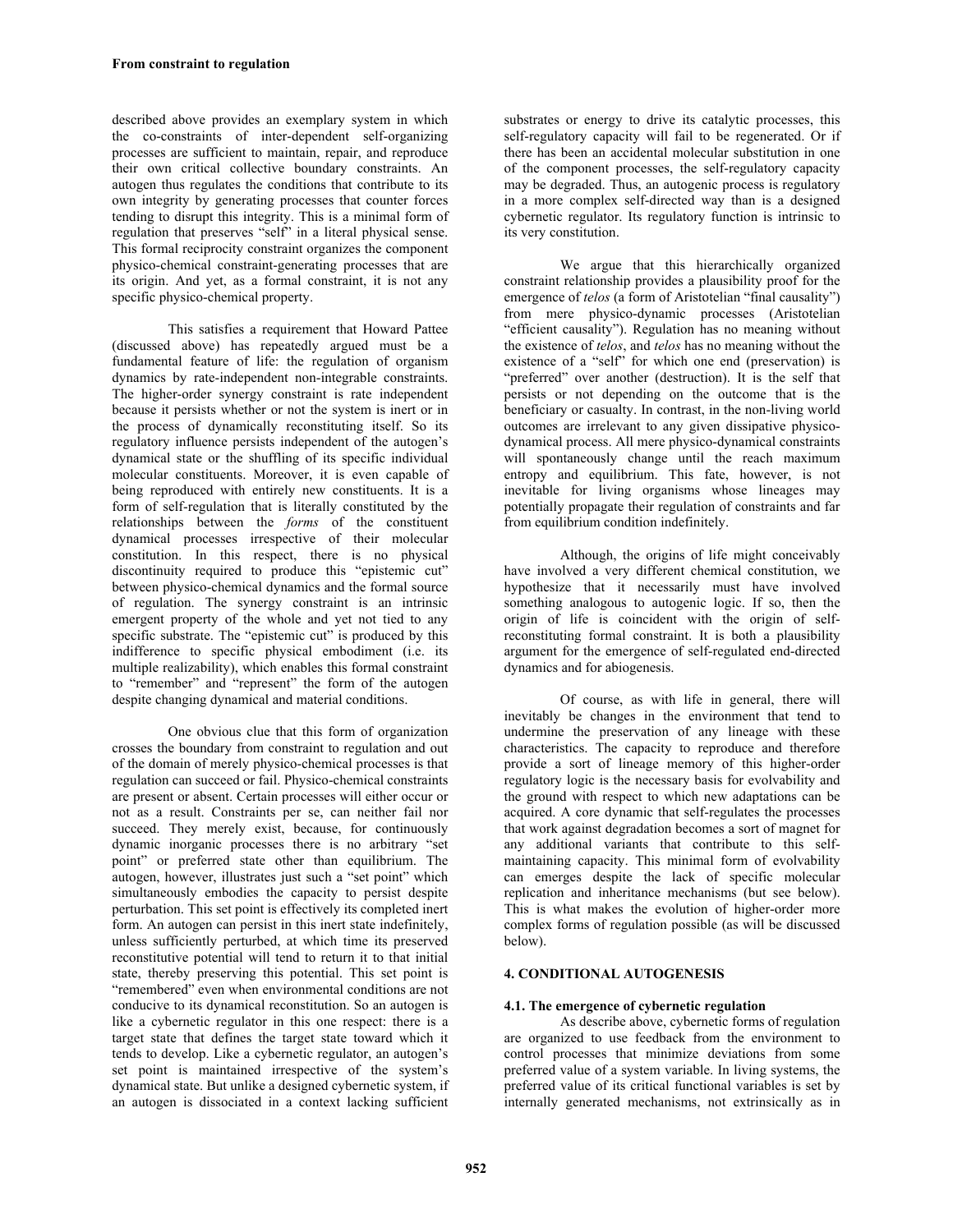

Figure 2. Panel A depicts an autogenic complex with a capsule that is made increasingly fragile by the binding of catalytic substrate molecules from the environment. Besides catalysts and substrates the image also depicts nucleotides and phosphates (+) which can serve as a means for capturing environmentally available free energy to aid catalysis. Panel B depicts the differential binding of catalysts to a polynucleotide formed during the closed inert phase of autogenesis. Panel C depicts the way that differential proximity of catalytic binding on a polynucleotide polymer might bias catalytic interactions by releasing them in a preferential order. Panel D depicts a corresponding catalytic network of interactions between the set of catalysts and substrates that has the highest probability of achieving autogenic self-reconstitution and which could be favorably biased by template-based sequential release thereby minimizing the probability that other potential interactions could interfere with completion of the autogenic work cycle Modified with permission from (7).

engineered regulators. Maintaining these values within critical tolerances is the very essence of adaptation and is critical for maintaining the structures and processes that generate these same regulatory mechanisms. For a lineage of organisms to persist and evolve, however, it must include the possibility of exhibiting diverse variants of these mechanisms. On one hand, this requires a form of memory to preserve the organizational constraints that have sustained individuals in past environments. On the other hand, each generation must be tolerant of variations on this mnemonic theme in order to accumulate new adaptations suited to changing environments.

In a simple autogenic system, functional variation might arise via the periodic incorporation of different molecules into its catalytic network during a dynamical reclosure phase. To the extent that this new molecule can insinuate itself into one of the component processes and interact to support the appropriate catalytic interaction, it may itself become incorporated in the global autogenic dynamic and passed to future replicas. So long as the core self-regulatory capacity remains intact across future replications this new variant will persist as well. This is the basis upon which higher-order complex forms of regulation can evolve.

The probability that a simple autogen will be disrupted and reconstituted is entirely independent of whether substrates are or are not present in the environment

at that time. In general, as reactants are consumed from the environment during autogen formation, the local environment will become progressively less supportive. If an autogen completes the formation of its shell and becomes temporarily inert, it can persist even in environments that are poor in available catalytic substrates. So, despite the fact that autogen formation decreases the local concentration of substrates, this inert phase will enable diffusion processes to re-equilibrate this local asymmetry of concentration. Inert autogens will also tend to diffuse to other locales.

Consider a possible variation of autogen structure in which shell molecules are structured so that catalytic substrate molecules free floating in the external environment will tend to reversibly bind to them. If the shell tends to become increasingly unstable as the number of bound substrates increases, an adaptive consequence can follow. An autogen with a surface that is sensitive to the presence and concentration of substrates (see Figure 2A) will be less likely to be disrupted in the absence of supportive substrates and more likely to do so in their presence. This context-sensitive biasing of the constraint on shell fragility can thus serve as an adaptation that improves the probability of successful reproduction. Consequently, an autogen lineage with this added capacity will tend to out-reproduce autogen lineages that are insensitive to this relevant environmental factor.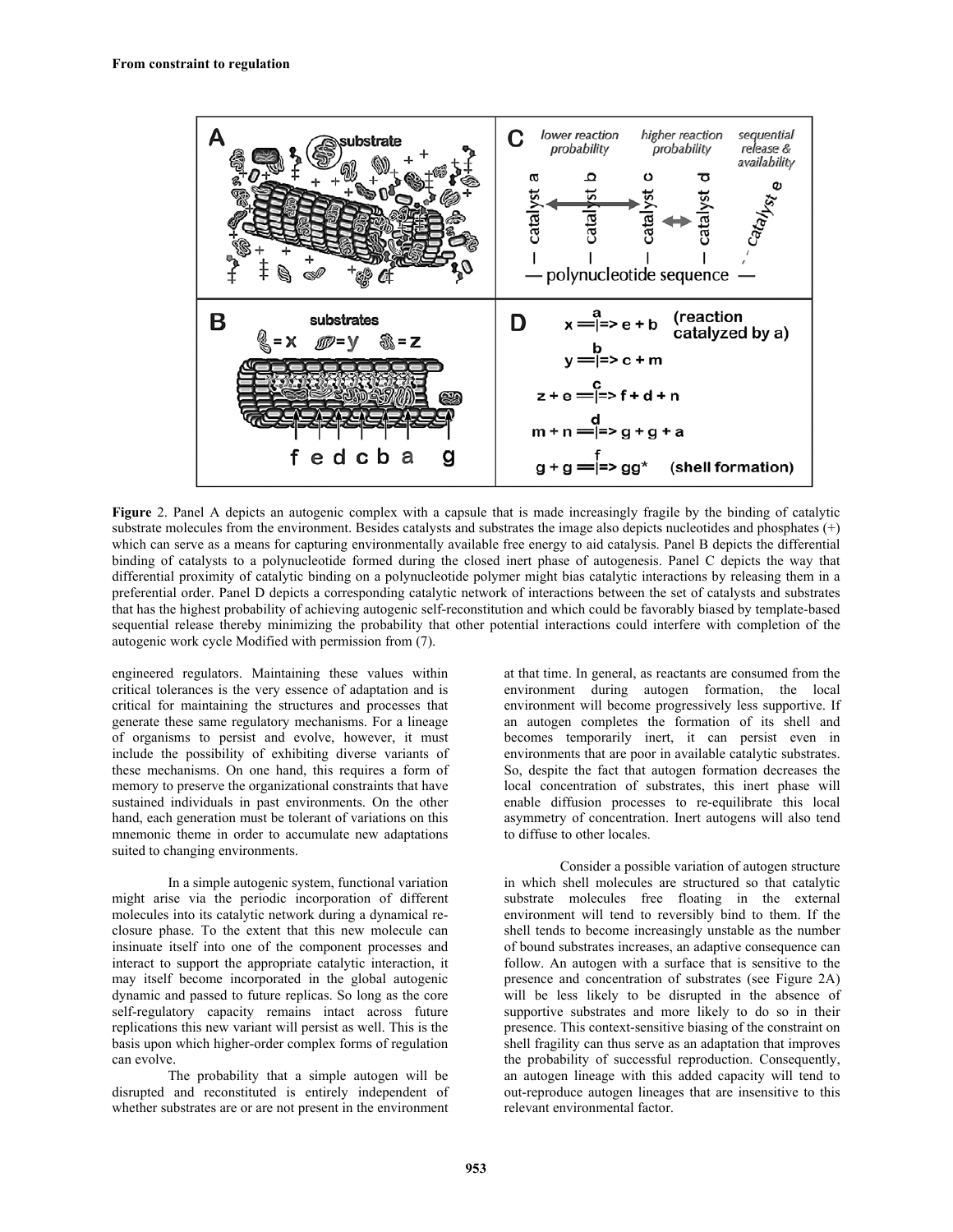A correlation between structural fragility of a molecular structure and the presence of a particular molecule in its environment would be irrelevant in the absence of the autogenic capacity. But, in the context of autogenesis, this correlation becomes a further yet higherorder form of regulation. The autogenic process now does something more than just regulate the synergy between constraint-generation processes. It also regulates an additional synergistic relationship between the activation of these processes and an environment that promotes their function in preserving the system's capacities. The extent of surface-bound substrates effectively becomes an "indication" of the favorable or unfavorable state of the environment with respect to the probability of repair or reproduction. In other words, it provides "information" about the environment with respect to the self-regulation of processes that depend on that environment. One might even be justified in claiming that the resulting change in autogen fragility interprets this state of the environment as useful or not by virtue of its correlation with the difference in probability of successfully propagating the autogenic form.

This is analogous to cybernetic regulation to the extent that the system responds differently with respect to environmental change in a way that maximizes the probability of reproduction. This regulation of integrity regulation with respect to the value of a particular environmental variable—is thus second-order regulation over and above the formal regulation of internal reciprocities, and is a step closer to biological control. This provides plausibility to the hypothesis that intrinsic cybernetic regulation can emerge spontaneously, but only as it is dependent on this more fundamental form of selfregulation. In this respect, autogenic dynamics provides a base platform upon which secondary forms of regulation can be built.

This suggests a two-part hypothesis: (1) Autonomous regulation (i.e. regulation not imposed from outside the system) can emerge in systems that embody a self-regulatory integrity-maintaining capacity as their core formal dynamical tendency; and (2) this capacity is dependent on a prior reciprocal self-reconstituting synergy of constraint-generating processes.

### **4.2. Template regulated autogenesis: an imaginative scenario**

We are now in a position to address the question of the emergence of "semiotic" control, which Pattee (28, 29) proposes as the defining feature of organism dynamics. We have shown (above) that the self-regulation that characterizes autogenesis is itself a formal rate-independent constraint that can thereby be maintained and reproduced irrespective of specific substrates or dynamical/inert status. But in an autogen this regulation of self-integrity is embodied holistically, so to speak, in the distributed relationships between component processes. In all living organisms, and even viruses, the critical rate-independent self-determining constraints are embodied in specialized molecules: DNA and RNA. This poses the problem of explaining how information about the self-regulating dynamics of an organism and critical to its generation can

become off-loaded onto the physical structure of a specialized molecule.

Though not totally implausible or magical, the following scenario involves thoroughly imaginative molecular interactions that are at most place-holders for generic types of processes. Our point is not to offer this as a proposal for the evolutionary origins of nucleic acid molecules, but rather to demonstrate the general principle by which the self-reconstituting constraints of an autogenic process can become offloaded onto a molecular structure. Indeed, it is likely that the first informational molecules in the precursor stages leading to modern organism forms were quite unlike the polynucleotides that serve this function today. We leave the search for this precursor chemistry to future theorists and chemists. Our intention is only to exemplify a general principle.

As a preface to this scenario, consider a curious coincidence exemplified by two core features of the molecular biology of living cells. The first is that the energetic functions of cell metabolism depend on one general class of energy-ferrying molecules: nucleotides like cAMP, ATP, GDP and their relatives. The second is that the information-bearing molecules within living cells, such as DNA and RNA are also composed of nucleotide residues strung together as polymers. The scenario we propose assumes that the energetic function of nucleotides preceded the evolution of the information template function of nucleotide polymers.

We begin this fanciful scenario by simply positing the existence of a molecular mechanism for the autogenic synthesis of diverse nucleotides, and an autogenic process in which these nucleotides serve to capture environmentally available pyrophosphates (such as might be generated near volcanic vents) and use this energy to drive catalytic activity (Figure 2B). This mechanism for energetically driving the catalysis could provide more rapid autogen reconstitution and drive chemical reactions that are otherwise very improbable. This can provide an evolutionary advantage for this form of autogen. In the inert state, however, the presence of these energetic molecules is irrelevant, and might even be potentially damaging. But autogen closure might also facilitate polymerization of the free nucleotides (e.g. by the exclusion of water) into a randomly ordered polymer analogous to DNA or RNA (Figure 2C).

The resulting randomly assembled polymer could provide a three-dimensional structure on which catalysts can align via various forms of reversible non-covalent bonds. Because of stereochemical coincidences between catalyst structure and nucleotide polymner structure the relative binding proximity of different catalysts will be determined by nucleotide order within the polymer (Figure 2D). This can provide a sort of template. The differential proximity of catalysts could potentially play a role in their likelihood of interacting with one another, because those nearby each other will be more likely to be released from this polymer chain in close temporal succession with one another. In this way template structure can provide a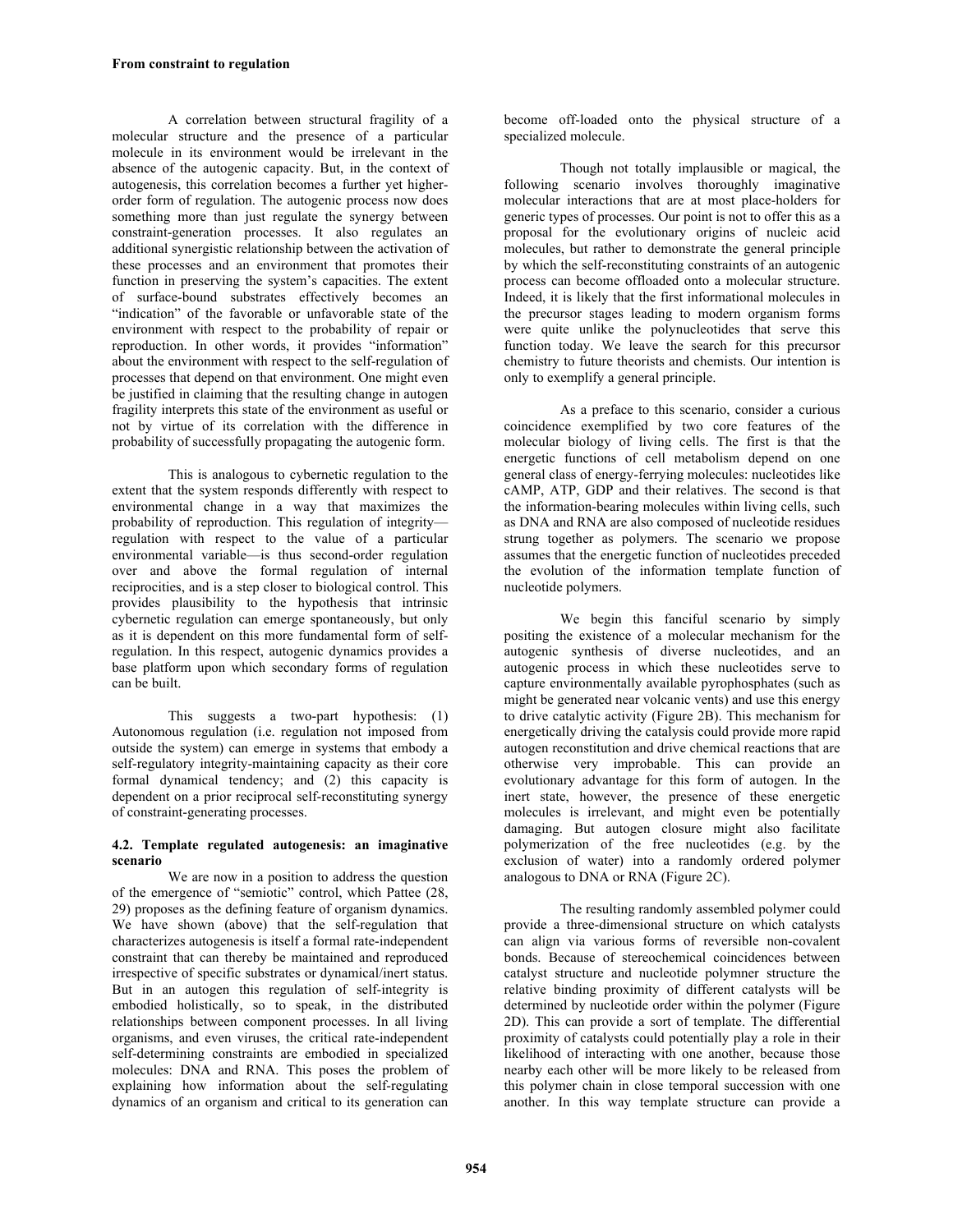biasing constraint on catalytic interactions. With only a very few catalysts this would probably not make any significant difference in autogen reconstitution, but as the number of interdependent catalysts increases in evolution selective biasing of catalytic interactions will become increasingly important. The more interacting types of molecules the more possibilities for molecular interactions that are not conducive to autogenic reconstitution. The "combinatorial explosion" of these possible "combinatorial explosion" of these possible compromising reactions will thus pose a severe complexity limit on unregulated autogenic systems. Template biasing in some form will be essential for the evolution of autogenic complexity.

Though nucleotide sequence order may begin in a random state, selection on the relative efficiency of reproduction due to minimization of costly side reactions in a population of autogens will provide a source of natural selection favoring convergence toward a sequence order that maximizes their reproductive effect. This should yield a template structure that embodies in its physical structure a representation of the specific abstract dynamical organization that constitutes autogenic identity. For this template scenario to work, two additional conditions need to be met: the template needs to be replicated in daughter autogens and there needs to be the possibility for small variations in the replicated templates (analogous to DNA point mutations). Of course, these assumptions are also required for any polynucleotide replication theory of life's origins. For the purpose of this scenario they are merely assumed.

This somewhat fanciful scenario is a stand-in for any template evolution process that could provide some degree of biasing of molecular interactions in an autogenic context. Though quite primitive in comparison with the DNA sequence determination of amino acid sequence order constituting a protein, it nevertheless demonstrates how complex global regulation of a many-component molecular network of interactions can come to be regulated by the structure of a molecule. This has many advantages over the holistically distributed global self-regulation of the simple autogenic process, though it ultimately derives this functional capability from this more basic form of regulation. The resulting template molecule has effectively offloaded constraints that previously were necessarily embodied holistically in the entire autogenic organization and the specific stereochemical complementarities between interacting molecules. Template-based constraint reduces constraints on the specific molecular details required to make autogenesis possible. Incidental modifications of template structure can now provide an indirect means for alternative catalytic interaction patterns to be generated and tested by natural selection.

The general principle that these two scenarios illustrate shows how implicit Cartesian assumptions about physical and semiotic constraints can be avoided. It suggests that the "epistemic cut" distinguishing physical and semiotic processes is not unbridgeable. Regulation is a form of constraint that is formal. It is extrinsic to the

physical and chemical processes it regulates, and yet emerges from and depends on it.

## **5. CONCLUSION**

In this paper, we have provided a conceptual model of a molecular system (an autogen) that demonstrates how physico-chemical constraints can spontaneously give rise to formal "semiotic" constraints and how this constitutes genuine regulation.

All dynamical processes, whether close to or far from equilibrium, are structured so that they dissipate any labile gradients and promote development toward everhigher global states of entropy. Self-organizing processes are special cases that increase the rate of gradient dissipation by developing increasingly more direct and therefore regular pathways for gradient reduction to occur. This local regularization is critical to generating order in living systems but it is also the most efficient way to undermine the very conditions that produce it. In contrast, life must accomplish the opposite. It must be organized so that it preserves and reconstitutes the intrinsic and extrinsic conditions that support it, even in the face of influences that tend to undermine its continued existence.

Autogenesis emerges from the synergy between the physico-chemical constraint-generating processes that together actively maintain their synergy. The anti-entropic self-rectifying character of the whole warrants describing the constituent processes in autogenesis as "functions" and describing the higherorder constraint of the whole as a form of intrinsic regulation. Because this higher order constraint regulates system integrity and unity, it also constitutes the locus of autonomous agency, or self. The higherorder formal constraint constituting autogenic self can persist irrespective of the system's changing components and dynamical status. Because this autonomous agency is ultimately dependent on persistence of a formal constraint it is irreducible to is component physico-chemical constituents or their interactions.

In addition to demonstrating the plausible emergence of intrinsic regulation from physico-chemical constraint relationships, we believe that autogenesis provides a platform from which (and based upon which) all secondary forms of regulation can arise. This is exemplified by demonstrating how it can provide scaffolding for two higher-order forms of regulation, which we describe as cybernetic and template-based regulation, respectively. Though these conclusions are derived from conceptual models not organisms, these models are based on well-understood physico-chemical principles, which makes these hypotheses empirically testable.

If such systems are even remotely realistic (and even if they have nothing to do with the origins of life as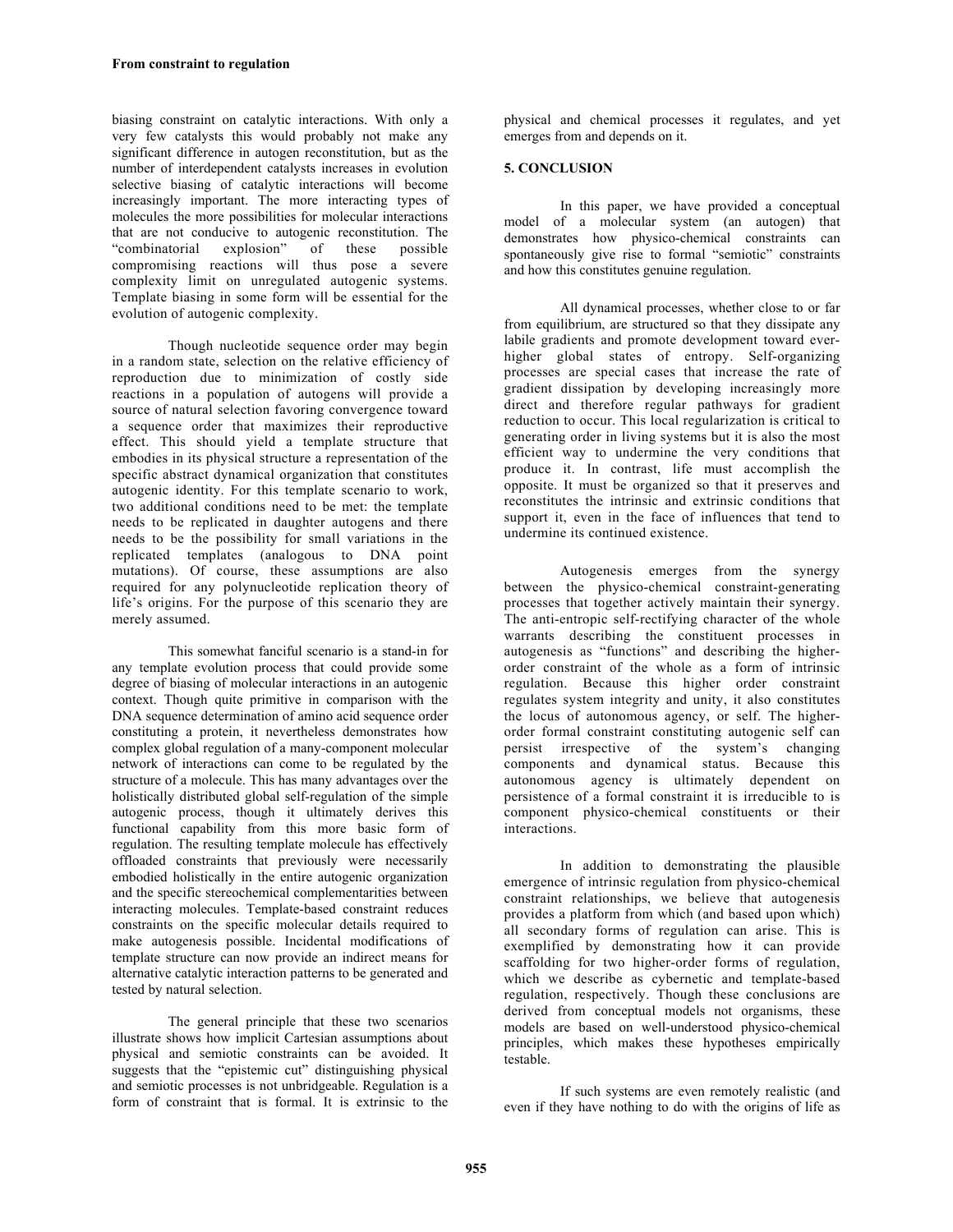we know it), they demonstrate the plausibility of a bridge from physico-chemical constraints to biological regulation.

## **6. REFERENCES**

1. H. J. Morowitz, Beginnings of Cellular Life: Metabolism Recapitulates Biogenesis. Yale University Press, New Haven (1992)

2. M. Eigen and P. Schuster, The Hypercycle—A Principle of Natural Self-Organization. Springer, Heidelberg (1979)

3. S. Kauffman, Autocatalytic sets of proteins. *J Theor Biol* 119, 1-24 (1986), http://dx.doi.org/10.1016/S0022- 5193(86)80047-9

4. S. Kauffman, The Origins of Order: Self-Organization and Selection in Evolution. Oxford University Press, New York (1993)

5. S. Kauffman, Investigations. Oxford University Press, New York (2000)

6. S. Kauffman, The end of a physics worldview: Heraclitus and the watershed of life. *NPR Cosmos & Culture*,

http://www.npr.org/blogs/13.7/2011/08/08/139006531/theend-of-a-physics-worldview-heraclitus-and-the-watershedof-life  $(2011)$ 

7. T. W. Deacon, Incomplete Nature: How Mind Emerged from Matter. W. W. Norton & Co., New York (2012)

8. I. Prigogine, Introduction to the Thermodynamics of Irreversible Processes. Thournes, Chicago (1955)

9. I. Prigogine and I. Stengers, Order out of Chaos: Man's new Dialogue with Nature. Bantam Books, New York (1984)

10. C. Nicolis and G. Nicolis, Stability, complexity and the maximum dissipation conjecture. *Q J R Meteorol Soc* 136, 1161–1169 (2010)

11. J. Ross, A. D. Corlan and S. C. Müller, Proposed Principles of Maximum Local Entropy Production. *J Phys Chem B* 116, 7858−7865 (2012), http://dx.doi.org/10.1021/jp302088y

12. L. M. Martyushev, Entropy and entropy production: Old misconceptions and new breakthroughs. *Entropy* 15, 1152-1170 (2013), http://dx.doi.org/10.3390/e15041152

13. R. Swenson, Autocatakinetics, Evolution, and the Law of Maximum Entropy Production: A Principled Foundation Towards the Study of Human Ecology. *Advances in Human Ecology* 6, 1-47 (1997)

14. E. D. Schneider and J. J. Kay, Life as a manifestation of the Second Law of Thermodynamics. *Math Comput Model* 19 (6-8), 25-48 (1994), http://dx.doi.org/10.1016/0895- 7177(94)90188-0

15. D. R. Brooks and E. O. Wiley, Evolution As Entropy: Toward A Unified Theory Of Biology. University of Chicago Press, Chicago (1988)

16. S. Salthe, Natural Selection in Relation to Complexity. *Artif Life* 14, 363-374 (2008), http://dx.doi.org/10.1162/artl.2008.14.3.14309

17. I. Kant, The Critique of Judgement: II Teleological Judgement. Trans. J. C. Meredith. The Great Books, No. 42, 550–613. University of Chicago Press, Chicago (1790/1952)

18. J. B. S. Haldane, The origin of life. *New Biol* 16, 12–27 (1954)

19. H. Maturana and F. Varela: Autopoiesis and Cognition: The Realization of the Living. *Boston Studies in the Philosophy of Science* 43, D. Reidel, Dordrecht (1980)

20. E. Thompson, Mind in Life: Biology, Phenomenology, and the Sciences of Mind. The Belknap Press of Harvard University Press, Cambridge, MA (2007)

21. S. Kauffman and P. Clayton, On emergence, agency, and organization. *Biol Philos* 21, 501-521 (2009), http://dx.doi.org/10.1007/s10539-005-9003-9

22. R. Rosen, Life Itself: A Comprehensive Inquiry into the Nature, Origin, and Fabrication of Life. Columbia University Press, New York (1991)

23. F. Varela, Principles of Biological Autonomy. Elsevier North Holland, New York (1979)

24. G. Bateson, Steps to an Ecology of Mind. Ballantine, New York (1972)

25. G. S. Brown, Laws of Form. Julien Press, New York (1972)

26. J. von Neumann, The Theory of Self-Reproducing Automata, A. Burks (ed.), Univ. of Illinois Press, Urbana, IL (1966).

27. H. H. Pattee, Laws, Constraints, Symbols, and Languages. In: Towards a Theoretical Biology 4, C. H. Waddington (ed.), Edinburgh University Press, Edinburgh 248-258 (1972)

28. H. H. Pattee, Evolving self-reference: matter symbols, and semantic closure. *Communication and Cognition - Artificial Intelligence* 12, 9-27 (1995)

29. H. H. Pattee, The Physics of Symbols: Bridging the Epistemic Cut. *Biosystems* 60, 5-21 (2001), http://dx.doi.org/10.1016/S0303-2647(01)00104-6

30. T. W. Deacon, Reciprocal Linkage Between Selforganizing Processes is Sufficient for Self-reproduction and Evolvability. *Biol Theory* 1, 136-149 (2006), http://dx.doi.org/10.1162/biot.2006.1.2.136